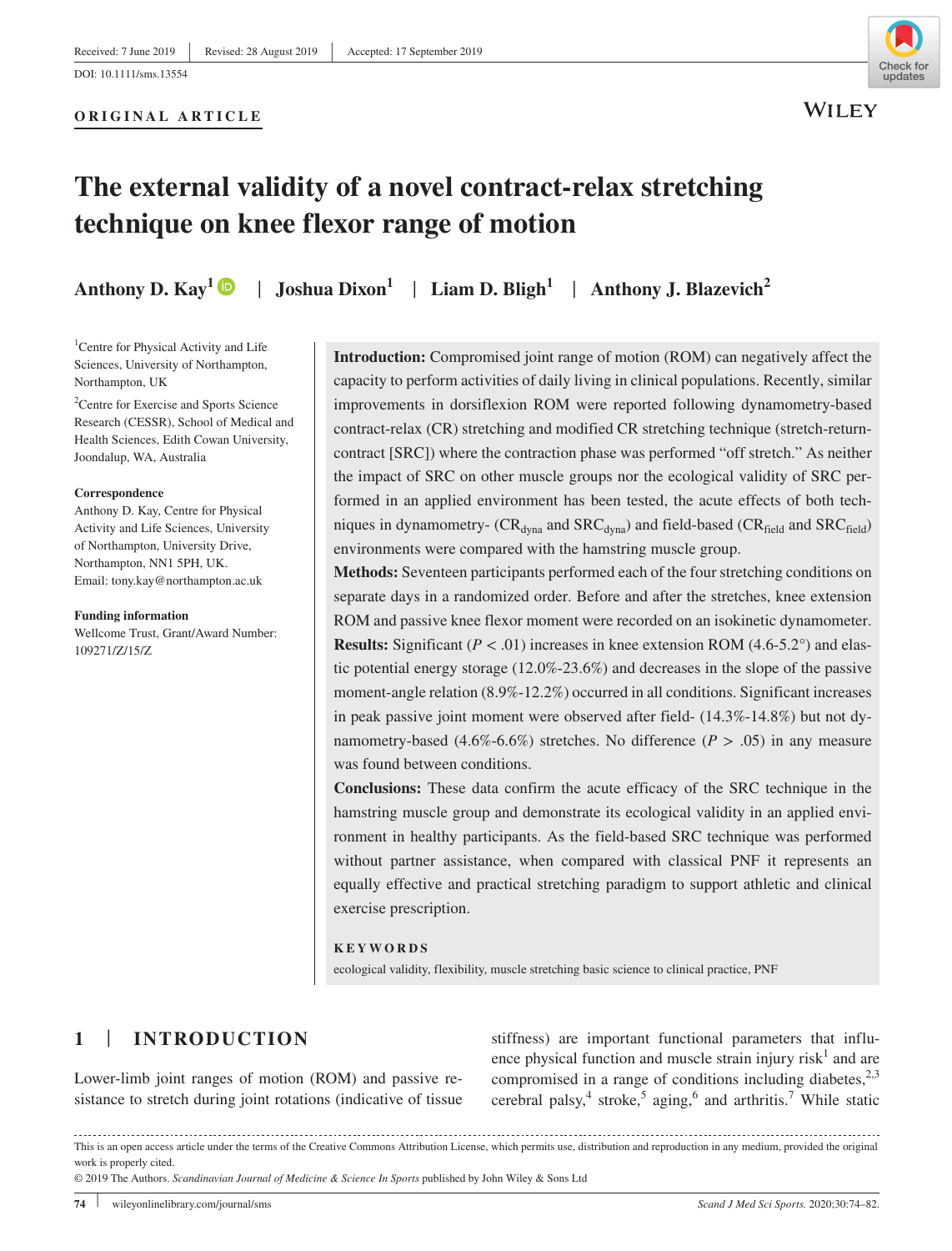muscle stretching is both easily applied and commonly used in both clinical and athletic environments to increase ROM, proprioceptive neuromuscular facilitation (PNF) stretching techniques are often reported as being more effective for promoting both acute and chronic improvements. $8-10$  One common method of PNF stretching is the contract‐relax (CR) technique, where repeated cycles of static stretching and intense, often maximal, isometric contractions are performed in a fully stretched position. While this method of stretching has been found to be successful in substantially improving ROM, $^{11}$  drawbacks can include the requirement for an assisting partner and the contractions being performed at long muscle lengths, which are often painful and result in greater symptoms of muscle damage (ie, reduced strength and ROM, increased tenderness).<sup>12,13</sup> The necessity to stretch the musculature fully prior to initiating these contractions during PNF techniques may be problematic for any population to perform that exhibits muscular hypertonicity, such as spasticity or contracture, where ROM is often compromised and muscles cannot be stretched to their full length. $14$  Furthermore, while the use of bands or a towel may enable PNF stretches to be performed alone in some muscle groups (eg, hamstrings), a partner or clinician is often required thus preventing outpatients from using PNF following clinical discharge and may, in some part, also explain why it is not more commonly used in athletic environments. Therefore, while CR stretching is highly effective and used in clinical populations to achieve rapid increases in ROM, important limitations restrict its more general use.

Similar acute increases in dorsiflexion ROM have been reported following maximal isometric contractions performed "off stretch" (ie, at shorter muscle lengths) to those observed following static stretching.<sup>15</sup> Importantly, the increase in ROM following isometric contractions was achieved without any muscle stretching being imposed. This finding prompted the development, and subsequent assessment, of a modified CR technique (stretch-return-contract [SRC]) in which the contraction phase was performed "off stretch" (ie, at shortened muscle length) between successive passive static stretching cycles.<sup>16</sup> Using this technique, identical acute enhancement of dorsiflexion ROM and changes in muscle-tendon mechanics were observed. However, both the training and the testing were performed on an isokinetic dynamometer, so it not known whether the method is effective when performed by an individual without dynamometer assistance. Therefore, the ecological validity of the modified technique remains unknown.

Given the limitations described above, the purpose of the present study was to test the feasibility and effectiveness of the modified (SRC) technique in practice in order to determine whether it can be successfully performed without a partner or isokinetic dynamometer assistance and in muscle groups other than the plantar flexors. As this was a proof of concept study, it was decided to test these effects in a healthy population before investigations were initiated in clinical populations. Therefore, the aims of the present study were to examine and compare the acute effects of two stretching methods (CR vs SRC) in two environments (laboratory‐ vs field‐based) on knee extension ROM, maximal isometric knee flexor moment, peak passive joint moment at full volitional ROM (stretch tolerance), the slope of the passive moment curve (indicative of whole muscle‐tendon complex [MTC] stiffness), the area under the passive moment curve (indicative of elastic potential energy storage), and muscle EMG activity during stretches. We tested the hypothesis that CR and SRC stretching techniques performed in laboratory‐ and field‐based environments would produce similar changes in all measures.

#### **2** | **MATERIALS AND METHODS**

#### **2.1** | **Participants**

Seventeen recreationally active participants that were not habitually engaged with intense flexibility or resistance training (7 women, 10 men; mean (SD) age  $= 27.7$  (9.2) year, height =  $1.7 (0.1)$  m, mass =  $73.4 (17.9)$  kg) with no recent history of lower-limb injury volunteered for the study after completing a pre‐test medical questionnaire and providing written and informed consent. The participants were asked to avoid any flexibility training, intense exercise, and stimulant use for 48 hours prior to testing. Ethical approval was granted by the Faculty of Health and Society's Ethics Committee at the University of Northampton with the study completed in accordance with the Declaration of Helsinki.

#### **2.2** | **Protocol**

# **2.2.1** | **Participant positioning**

The participants were familiarized with the experimental testing and stretching protocols one week prior to data collection and visited the laboratory on four further occasions under experimental conditions, performed in a randomized order with each trial separated by 48 hours. During the experimental trials, the participants performed a 5‐minute warm‐up on a Monark cycle at 60 rpm with a 1‐kg resistance load. The participants were then positioned in the fully reclined chair of an isokinetic dynamometer (Biodex System 3 Pro, IPRS) laying on their right side. The right leg was placed in the anatomical position  $(0^{\circ})$  at the hip and knee with non-elastic strappings across the hips and right thigh to minimize pelvic rotation and anterior pelvic tilt, respectively. The left shank was strapped in the dynamometer's leg attachment with the left hip flexed to 120° and knee flexed to 90°, with the medial femoral epicondyle aligned over the center of rotation of the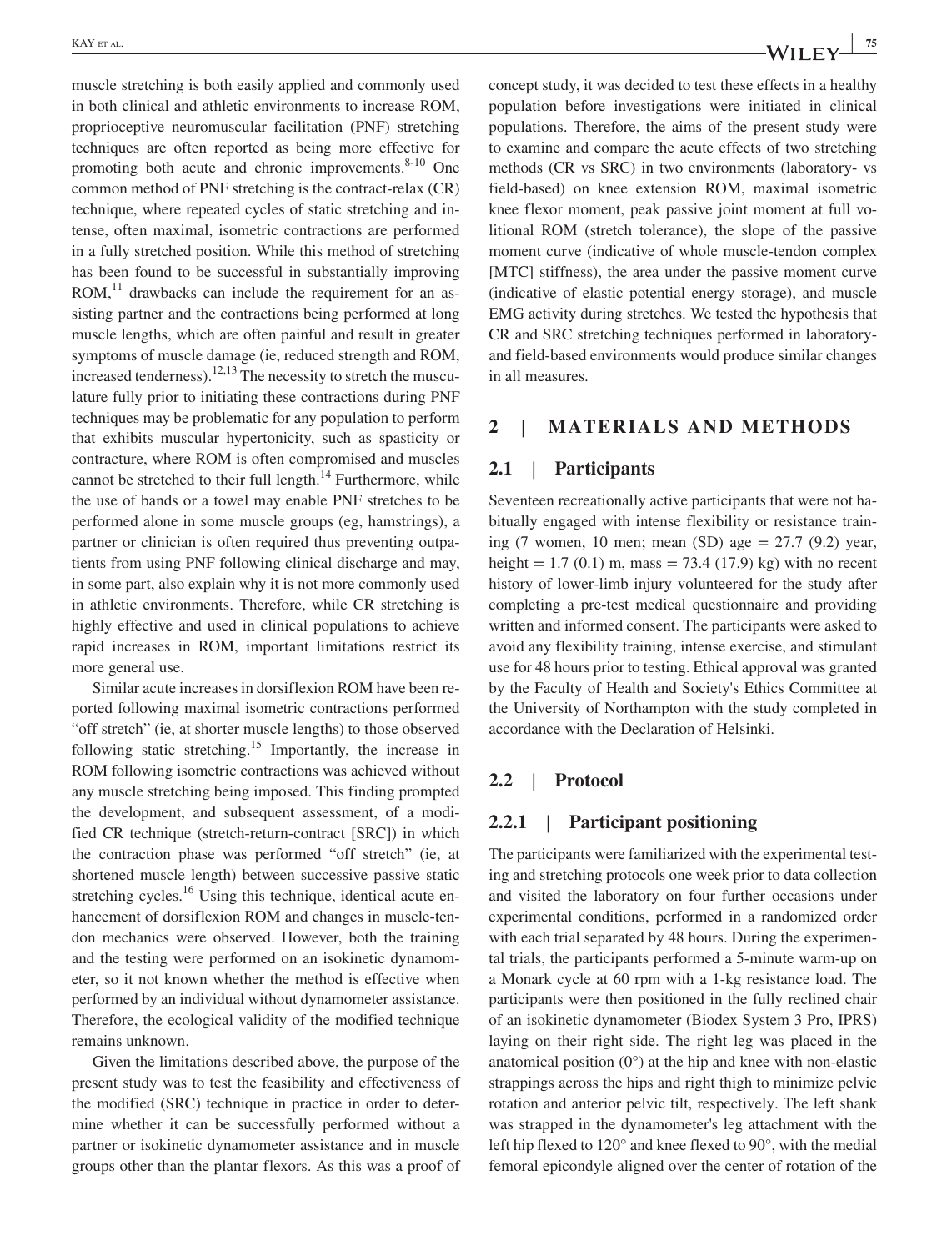flexion (SRC), respectively



dynamometer (see Figure 1D). The position and strappings were adopted from methods employed in previous studies examining knee flexor moment and stiffness $17,18$  to ensure that gravitational effects on the shank could not influence passive moment during ROM trials.

# **2.2.2** | **Isometric knee flexor moment**

During the active trials, the participants performed two warmup submaximal isometric knee flexor contractions at 50% and 75% of perceived maximum voluntary isometric contraction (MVC) on the left limb followed by two ramped MVCs, with MVC reached ~3 seconds after contraction initiation and held for 2 seconds (60 seconds rest between contractions). Joint moment and angle data were directed from the dynamometer to a high‐level transducer (model HLT100C, Biopac) before analog‐to‐digital conversion at a 2000‐Hz sampling rate (model MP150 Data Acquisition, Biopac). The data were directed to a personal computer running AcqKnowledge software (v4.1, Biopac) and filtered using a zero lag, 6‐Hz Butterworth low‐pass filter. The greater of the two isometric MVCs was used as a measure of maximal isometric joint moment, where  $>5\%$  difference in moment occurred a third contraction was performed.

# **2.2.3** | **Muscle activity**

Uniform/comparable activation patterns during stretching have been reported within the hamstring muscles<sup>18</sup>; thus, skin‐mounted bipolar double differential active electrodes (model MP‐2A, Linton) were only placed over the semitendinosus muscle with a reference (ground) electrode over the tibia with raw EMG data constantly monitored during the active (MVC) and passive (ROM) trials. Semitendinosus EMG data collected during the contractions were amplified (gain = 300, input impedance = 10 G $\Omega$ , common-mode rejection ratio  $\geq$ 100 dB at 65 Hz) and directed to a highlevel transducer (model HLT100C, Biopac) before analog‐ to‐digital conversion at a 2000‐Hz sampling rate (model MP150 Data Acquisition, Biopac). The data were stored on a personal computer running AcqKnowledge software (v4.1, Biopac) and processed using a 20‐ to 500‐Hz band‐pass filter and converted to root‐mean‐squared EMG with a moving 250‐ms averaging window. The EMG data were then normalized as a percentage of the mean of the peak EMG amplitudes obtained in the two pre‐stretching MVC trials. The normalized EMG amplitude (%MVC) was used as a measure of neuromuscular activity, which was then quantified within a 250‐ms epoch at peak joint moment during the greater of the two MVCs performed before and after the interventions.

# **2.2.4** | **Range of motion, passive moment and reflexive EMG**

Two minutes later the participants performed three passive knee extension trials initiated from 90° knee flexion at  $0.087$  rad/s  $(5^{\circ}/s)$  until the participants volitionally terminated the rotation with a hand‐held stop button at the point of discomfort, a stretch intensity commonly used in ROM studies.<sup>19,20</sup> The passive trials enabled ROM, peak passive moment at full ROM (ie, stretch tolerance), elastic potential energy storage (ie, area under the curve), the slope of the passive moment curve (indicative of MTC [joint] stiffness), and reflexive EMG to be calculated. Peak passive moment (Nm) and EMG (%MVC) were measured within a 250‐ms epoch at full volitional ROM from the third passive ROM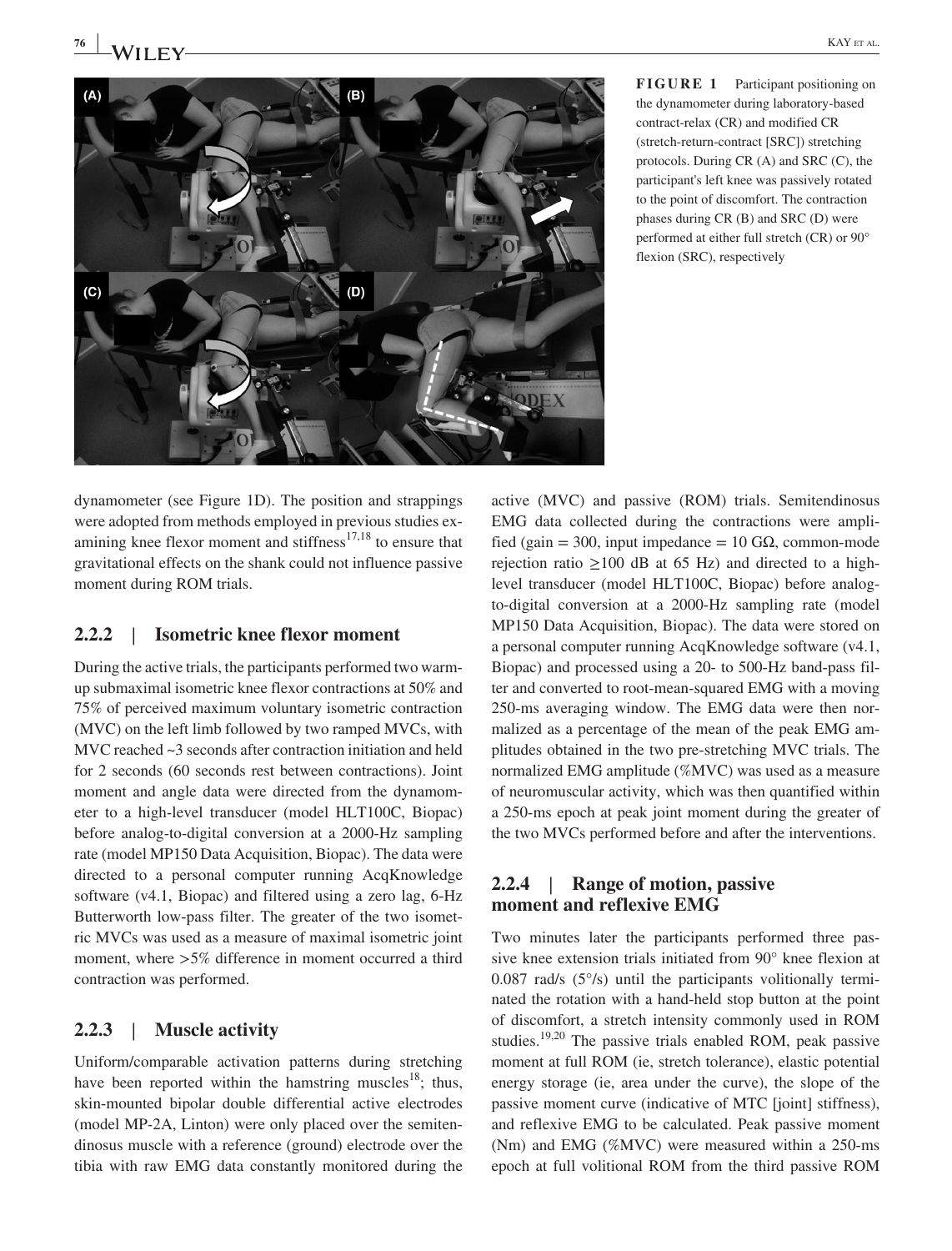**FIGURE 2** Participant positioning during field‐based contract‐relax (CR) and modified CR (stretch‐return‐contract [SRC]) stretching protocols. During the field‐based CR protocol, the straight leg raise (SLR) stretch was performed by a partner (A) before the contraction phase was performed at full stretch (B). During the field‐based SRC protocol, the participants performed a modified hurdler's stretch (C) before the contraction phase performed at 90° flexion (D)



trial to ensure thixotropic properties of skeletal muscle did not influence the joint moment data. $^{21}$  The slope of the passive moment curve (Nm/°) was calculated as the change in knee flexor moment through the final 10° of knee extension (ie, in the linear portion of the passive moment curve) in the pre‐stretching trials. Identical joint angles were used in the post‐stretching trials enabling the same region of the passive moment curve to be analyzed, which ensured any changes in stiffness data were a likely consequence of changes in MTC stiffness rather than examining a different region of the curvilinear passive moment curve.<sup>15</sup> Elastic potential energy storage (J) was calculated as the area under the passive moment curve from 90° flexion (ie, starting position) through to full ROM.

# **2.2.5** | **Stretching interventions**

During the laboratory‐based conditions (ie, stretches performed on the dynamometer), the knee was passively extended from a starting position of 90° of flexion at 5°/s until reaching the point of discomfort (see Figure 1A), with the ankle plantar flexed to mitigate possible neural tension from limiting ROM. In the  $CR_{dyna}$  condition, the leg was held in the stretched position for 10 seconds followed immediately with a 5-second ramped maximal isometric knee flexor contraction performed with the muscle at full stretch (ie, at point of discomfort [see Figure 1B]). Upon contraction cessation, the knee was immediately passively extended by the dynamometer (if participants were able) until reaching the new point of discomfort with the protocol repeated three further times giving a total duration of 60 seconds (ie,  $4 \times 10$ -seconds stretches and  $4 \times 5$ -seconds contractions). During the  $SRC<sub>dyna</sub>$  condition, the static stretch phase was identical (see Figure 1C); however, immediately after the 10 seconds of stretching the knee was returned to the starting position (90° flexion, ie, "off stretch") where the 5-seconds ramped maximal isometric contraction was performed (see Figure 1D). The knee was extended again until reaching the point of discomfort with the protocol repeated three times giving a total duration of 60 seconds.

During the field‐based conditions, the participants performed the stretches with  $(CR_{field})$  or without  $(SRC_{field})$  partner assistance. During the  $CR_{field}$  condition, the straight leg raise (SLR) technique was used to stretch the knee flexors. The participant was placed in a supine position with the partner straddling the participant's right leg to prevent anterior pelvic tilt, and with the participant's left heel on the partner's shoulder. The partner then flexed the participant's hip while maintaining knee extension until the point of discomfort (see Figure 2A). The leg was held in the stretched position for 10 seconds followed immediately with a 5‐second ramped maximal isometric contraction (partner's shoulder providing resistance [see Figure 2B]) performed with the muscle at full stretch (ie, point of discomfort). Upon contraction cessation, the hip was immediately flexed (if participants were able) until reaching the new point of discomfort with the protocol repeated three further times giving a total duration of 60 seconds (ie,  $4 \times 10$ -second stretches and  $4 \times 5$ -second contractions). During the SRCfield condition, the protocol was performed unaided with the participant seated and the static stretch phase completed using the modified hurdler's stretch (see Figure 2C). Immediately after the 10 seconds of stretching, the knee was flexed to 90° where a 5‐second ramped maximal isometric contraction was performed with the heel against a metal frame to provide resistance to the contraction (see Figure 2D), with the protocol repeated three times giving a total duration of 60 seconds. Two minutes later the participants repeated the passive and active trials in the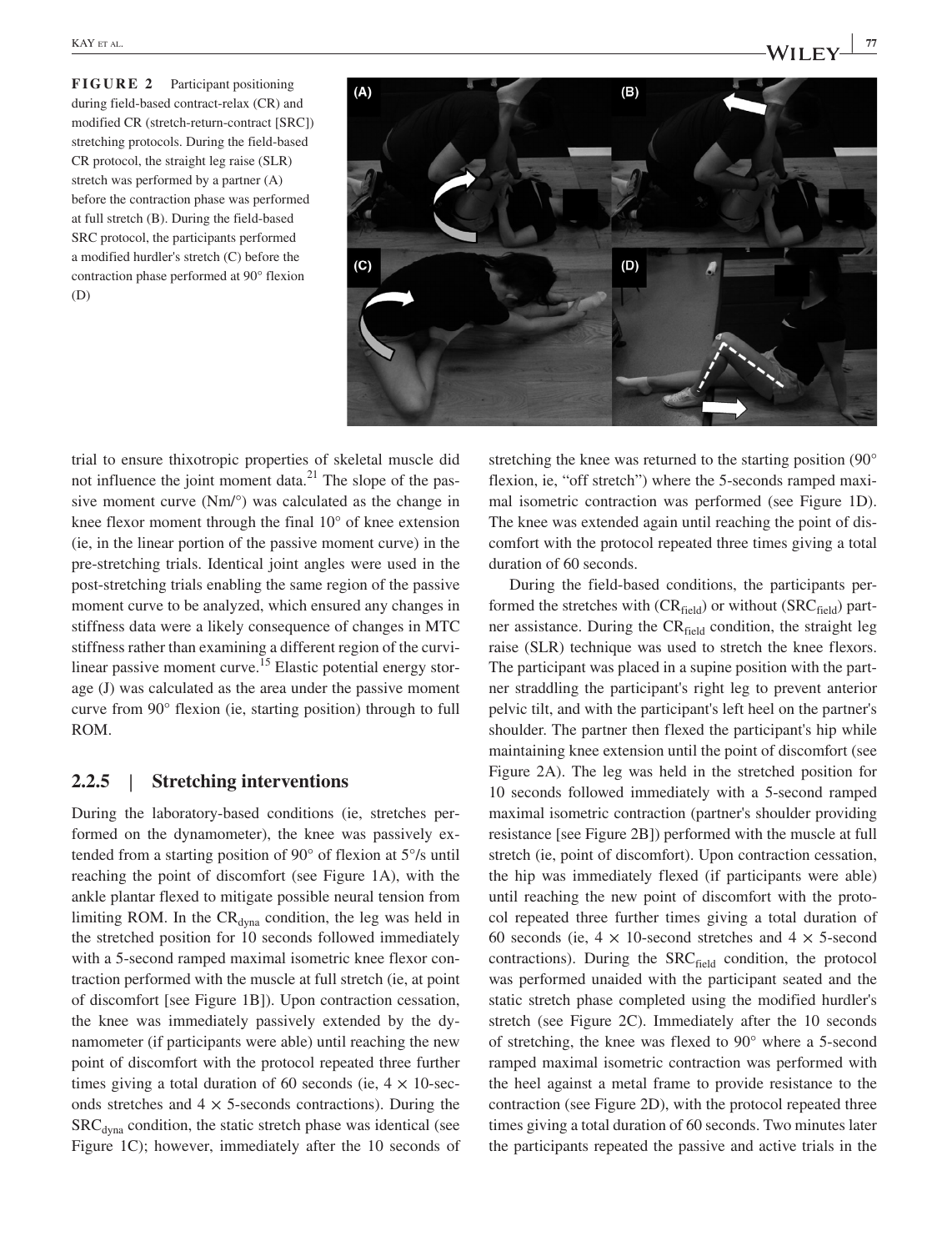$(A)$ <sup>180</sup>

175

Pre-stretch

**■Post-stretch** 

dynamometer to determine the impact of the interventions on MTC mechanics.

## **2.3** | **Data analysis**

All data were analyzed using SPSS statistical software (v.22; IBM) and are reported as mean (SD); Cohen's D was used to calculate effect size (ES). Normal distribution for pre‐ and post‐stretching data was assessed using Shapiro-Wilk tests; no significant difference  $(P > .05)$  was detected in any measure indicating that all data sets were normally distributed. Separate two‐way repeated measures ANOVA's were used to test for the effects of time  $(x2)$ and condition  $(x4)$  in (a) ROM, (b) peak passive joint moment (stretch tolerance), (c) area under the passive joint moment curve (elastic potential energy storage), (d) slope of the passive joint moment curve (MTC stiffness), (e) reflexive EMG, (f) peak EMG, and (g) peak isometric moment. Where significant effects were detected, post-hoc t test analyses using Bonferroni correction were employed to determine the location of any differences. Pearson's prodquantify the linear relationship between the changes in all variables in each condition. Statistical significance for all tests was accepted at  $P < .05$ .

#### **2.4** | **Reliability**

Test-retest reliability was determined using pre-intervention data across the four conditions by calculating intraclass correlation coefficients (ICC [3,1]) using a single rater, absolute-agreement, two-way mixed-effects model and coefficients of variation (CV). No significant difference ( $P > .05$ ) was detected in any measure (pre‐intervention) with excellent reliability reported for ROM (ICC =  $0.93$ ; CV =  $2.1\%$ ), peak passive moment (ICC =  $0.94$ ; CV =  $9.8\%$ ), area under the moment curve (ICC =  $0.93$ ; CV =  $11.3\%$ ), the slope of the passive moment curve (ICC =  $0.91$ ; CV =  $10.7\%$ ), and peak isometric moment (ICC =  $0.97$ ; CV =  $6.0\%$ ).

#### **2.5** | **Sample size**

To ensure an adequate sample size was recruited for the study,



complex (MTC) stiffness before and after dynamometry-  $(CR_{\text{dyna}}$  and  $SRC_{\text{dyna}}$ ) and field-based ( $CR_{field}$  and  $SRC_{field}$ ) stretching protocols. Significant increases in ROM ([A] 4.6‐5.2°) and reductions in the slope of the passive moment curve ([B] 8.9%‐12.2%, indicative of MTC [joint] stiffness) were observed after all conditions. No difference was found between conditions in any

 $\text{SRC}_{\text{field}}$  is D<sub>measure.</sub> *\**Significant to *P* < .05

(nee extension ROM (°) 170  $\star$ 165 160 155 150 145  $0<sup>5</sup>$  $CR_{\text{dyna}}$  $\mathrm{SRC}_{\sf dyna}$  $(B)$  $7.0$ Slope of passive moment curve (Nm<sup>-o-1</sup>) Pre-stretch 6.5 **■Post-stretch**  $6.0$ Y. 5.5 5.0 4.5  $4.0$  $3.5$  $\mathbf 0$  $\mathrm{CR}_\mathrm{dyna}$  srC $_\mathrm{dyna}$  cre $_\mathrm{field}$ 

 $\star$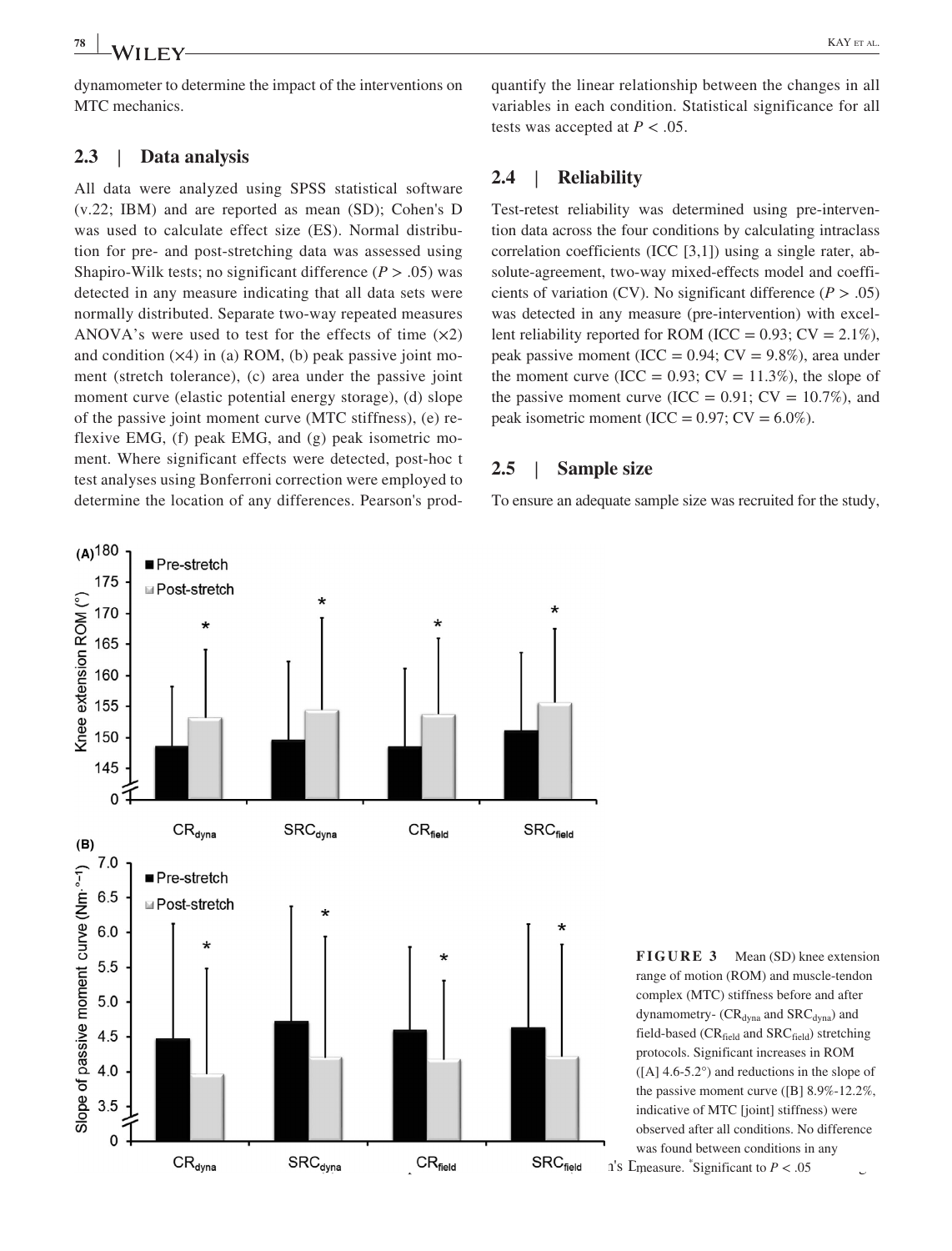**FIGURE 4** Mean (SD) elastic potential energy storage and peak passive joint moment (ie, stretch tolerance) before and after dynamometry-  $CR_{\text{dyna}}$  and  $SRC<sub>dvna</sub>$ ) and field-based ( $CR<sub>field</sub>$  and SRC<sub>field</sub>) stretching protocols. Significant increases in elastic potential energy storage (A) were observed in all conditions (12.0%‐23.6%). Significant increases in stretch tolerance (B) were observed after field‐ (14.3%‐14.8%) but not dynamometry‐ based (4.6%‐6.6%) stretches. No differences were found between conditions in any measure. *\** Significant to *P* < .05



in variables (ROM, passive moment, peak isometric moment) from previous studies employing similar methods.<sup>15,22-24</sup> To ensure statistical power for all variables, power analyses were conducted using the variable with the smallest effect size with the following parameters (power  $= 0.80$ , alpha  $= 0.05$ , effect size  $= 1.0$ , attrition  $= 20\%$ ). The analysis revealed that the initial sample size required to reach statistical power was 14, thus 18 participants were recruited to account for possible attrition or data loss. One participant failed to complete the four interventions; thus, statistical analyses were conducted on data sets for the 17 participants that completed the testing.

## **3** | **RESULTS**

#### **3.1** | **Range of motion and MTC stiffness**

Significant  $(P < .01)$  increases in knee extension ROM (see Figure 3A) were detected after  $CR_{\text{dyna}}$  (mean [SD] = 4.7 [5.6°], ES = 0.83), SRC<sub>dyna</sub> (4.9 [5.8°], ES = 0.84), CR<sub>field</sub>  $(5.2 [5.0^\circ], ES = 1.04)$ , and  $SRC_{field}$   $(4.6 [3.8^\circ], ES = 1.20)$ stretching conditions. No significant differences ( $P > .05$ ) in ROM were detected between conditions. Significant  $(P < .01)$  decreases in the slope of the passive moment curve (indicative of knee flexor MTC stiffness) were detected after  $CR_{\text{dyna}}$  (11.4 [15.8%], ES = 0.72), SRC<sub>dyna</sub>  $(12.2 [15.4\%], ES = 0.79), CR<sub>field</sub> (8.9 [9.3\%], ES = 0.96),$ and  $SRC_{field}$  (8.9 [14.5%], ES = 0.62) stretching conditions

(see Figure 3B), with no significant difference  $(P > .05)$ being detected between conditions. No significant correlations  $(P > .05)$  were found between changes in ROM and changes in MTC stiffness  $(r = .09-.16)$  in any condition.

# **3.2** | **Elastic potential energy storage and peak passive joint moment (stretch tolerance)**

Significant increases  $(P < .01)$  in elastic potential energy storage during stretch were found after  $CR_{\text{dyna}}$ (mean [SD] = 12.0 [20.1%], ES = 0.60), SRC<sub>dyna</sub> (15.7) [29.8%], ES = 0.53), CR<sub>field</sub> (23.6 [26.3%], ES = 0.89), and SRC $_{\text{field}}$  (21.4 [20.0%], ES = 1.13) stretching conditions (see Figure 4A). No significant difference (*P* > .05) in elastic potential energy storage was detected between conditions. Significant increases  $(P < .01)$  in peak passive moment (stretch tolerance) were detected after  $CR_{field}$ (mean [SD] = 14.3 [16.8%], ES = 0.85) and SRC $_{\text{field}}$  (14.8)  $[11.4\%]$ , ES = 1.29) stretching conditions, but not after  $CR_{\text{dyna}}$  (mean [SD] = 4.6 [16.3%], ES = 0.28) or SRC<sub>dyna</sub>  $(6.6 [18.5\%], ES = 0.36)$  stretching conditions (see Figure 4B). Nonetheless, no significant difference  $(P > .05)$ in stretch tolerance was detected between conditions. Significant positive correlations ( $P < .05$ ) were detected between absolute changes in ROM and absolute changes in stretch tolerance  $(r = .55-.73)$  and elastic potential energy storage  $(r = .58-.84)$  in all conditions (see Figure 5).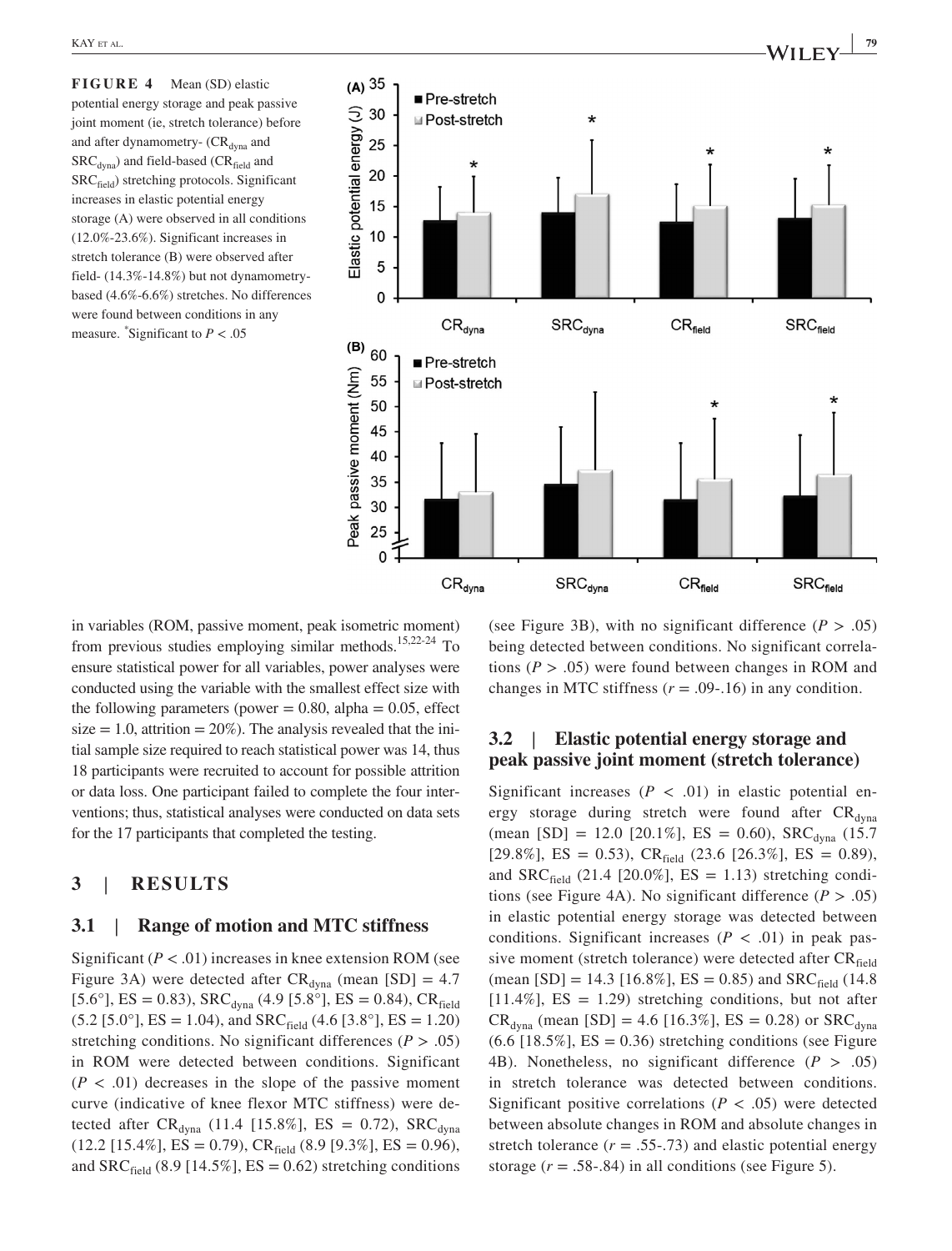

**FIGURE 5** Correlations between changes  $(\Delta)$  in knee extension range of motion (ROM) and changes in elastic potential energy storage and peak passive joint moment (ie, stretch tolerance) after dynamometry-  $(CR_{\text{dyna}}$  and  $SRC_{\text{dyna}})$  and field-based ( $CR_{field}$  and  $SRC_{field}$ ) stretching protocols. Significant correlations  $(P < .05)$ were detected between changes in ROM and changes in elastic potential energy storage ( $[A]$   $r = .58-.84$ ) and changes in stretch tolerance ( $[B]$  *r* = .55-.73) and in all conditions

## **3.3** | **Isometric knee flexor moment and EMG**

During the MVC trials, no significant difference  $(P > .05)$  in maximal isometric knee flexor moment was detected in any condition (mean range  $= -3.3$  to −5.6%MVC) or between conditions during pre‐ (mean range  $= 105.4$  to 109.0 Nm) or post-intervention (mean range  $= 98.5$  to 106.1 Nm) trials. No significant difference in peak EMG activity was detected in any condition (mean range =  $-6.7$  to 11.8%MVC) or between conditions during pre- (mean range  $= 102.9$  to  $108.6\%$  MVC) or post-intervention (mean range =  $96.8\%$  to 104.4% MVC) trials. During the passive ROM trials, minimal activation occurred with no significant difference in reflexive EMG activity detected in any condition (mean range  $= -1.2$ ) to 0.7%MVC) or between conditions during pre‐ (mean range  $= 1.8$  to 3.7% MVC) or post-intervention (mean range =  $1.6$  to  $4.4\%$ MVC) trials.

# **4** | **DISCUSSION**

Similar increases in dorsiflexion ROM (ie, plantar flexor flexibility), decreases in both muscle and tendon stiffness, as well as no changes in neuromuscular activity (during stretch) have previously been reported following acute bouts of CR and modified CR (SRC) stretching when performed using an isokinetic dynamometer.<sup>16</sup> However, it is not known whether the SRC method is effective when performed by an individual without partner or dynamometer assistance or in muscle groups other than the plantar flexors. Thus, the ecological validity of the method remained unknown. In the present study, similar increases in knee flexor ROM (ie, hamstring extensibility) were evoked by classical CR and SRC stretching, that is, there was no difference when performing the muscle contraction on stretch vs off stretch. This finding is consistent with previous findings in the plantar flexors when the stretching was performed in an isokinetic dynamometer<sup>16</sup> and confirmed the efficacy of the SRC technique in other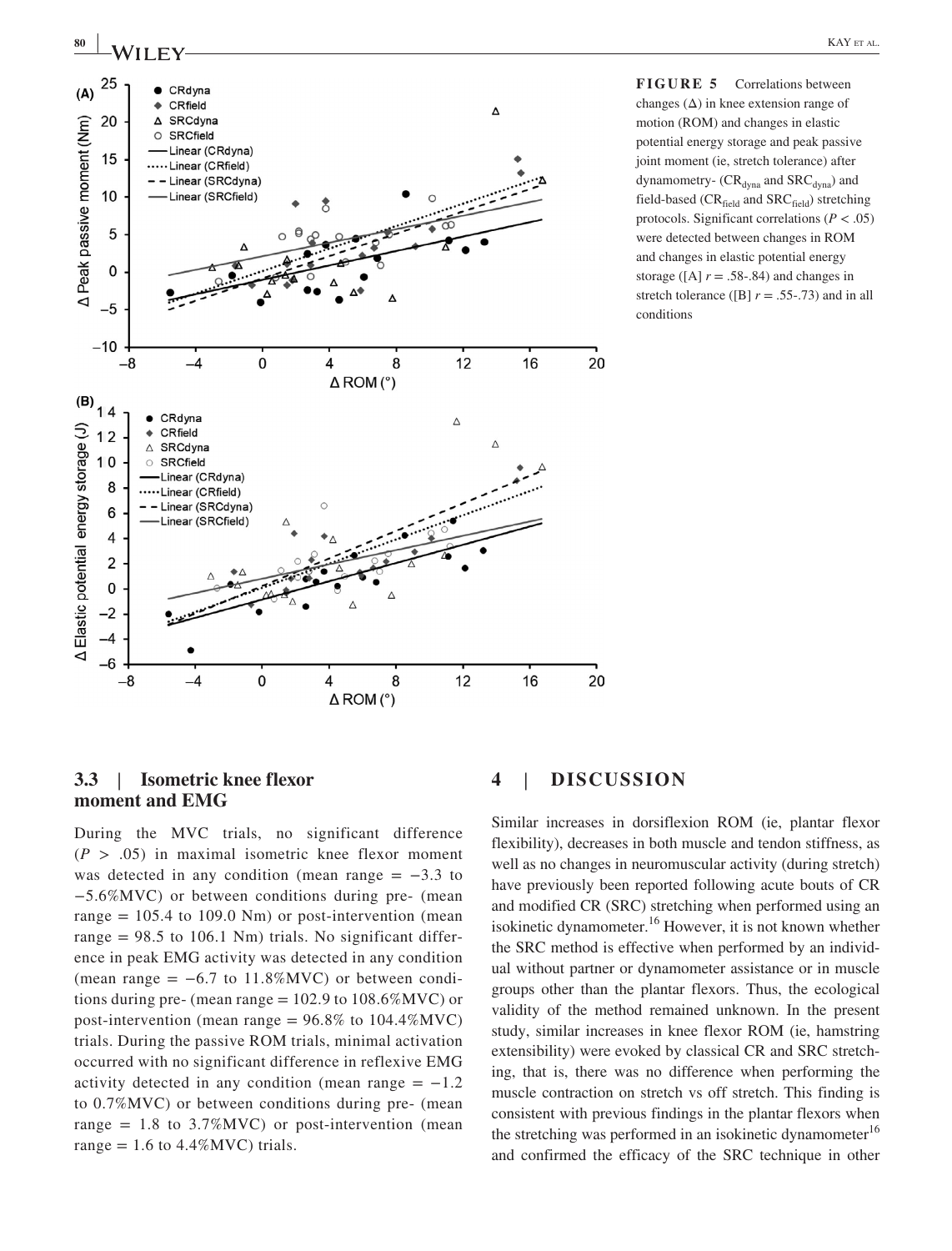muscle groups. Although PNF‐based stretching techniques (eg, contract‐relax [CR]) are commonly reported to generate greater acute increases in ROM than other stretching methods,8,9,15 these techniques have several disadvantages that may restrict their common use in clinical and athletic environments. Performing intense muscle contractions at long muscle lengths, that is, at full stretch, can be painful and induce greater symptoms of muscle tissue damage.<sup>12,13</sup> Furthermore, populations with hypertonic symptoms arising from spasticity or contracture, $^{14}$  performing this technique might be problematic as individuals lose full ROM and are, therefore, unable to fully stretch the muscle. Therefore, as the muscle contraction phase was performed "off stretch" when using the SRC technique, the data indicate that SRC stretching is an equally effective but potentially more practical stretching technique than classical PNF techniques to assist with clinical exercise prescription in a range of conditions currently unable to effectively use current PNF stretching techniques.

While bands or a towel can be used by an individual to create resistance during the isometric contraction phase of classical PNF in some muscle groups (eg, hamstrings), the primary practical limitation of classical CR stretching is often the need for a partner or clinician to hold the limb during the intense muscular contractions.<sup>8,9</sup> This limitation can prevent patients (at home following clinical discharge) and others (eg, athletes) from implementing these strategies on their own. The need for partner or clinician assistance during PNF‐based stretching was a particularly important consideration in the present study as it limits the practicality, and thus, use of PNF stretching despite it being regularly reported to induce the greatest mean increases in ROM. $8-10$  Thus, comparing the effects of the two stretch techniques (ie, CR vs SRC) on knee extension ROM in both laboratory‐ and field‐based environments was an important aim. In agreement with our hypothesis, consistent ROM increases were demonstrated in both environments, confirming the ecological validity of the SRC technique to be used in an applied setting. As the field‐based SRC technique was completed without partner assistance and with the muscle contractions performed at shorter muscle lengths, the modified technique can be considered to be a more practical, yet equally effective, stretching paradigm. However, it was decided in the present study to confirm the ecological validity of the technique in a healthy population, prior to use in clinical populations such as those with diabetes,  $2,3$  cerebral palsy,  $4$  stroke,  $5$  $arthritis<sup>7</sup>$  or in elderly individuals.<sup>6</sup> Nonetheless, as similar improvements in ROM were achieved as with CR stretching (ie, current clinical "gold standard") but without the significant practical limitations that restrict the use of CR stretching in clinical and other (eg, athletic) environments, these findings likely have important implications for clinical exercise prescription in populations where ROM is often compromised.

Of interest is that similar reductions in the slope of the passive joint moment-angle relation  $(\sim 9\% - 12\%)$  were found in all conditions in the present study, indicating a reduction in MTC [joint] stiffness. This finding is consistent with previous studies imposing CR stretching at the knee $^{17}$  as well as both CR and SRC at the ankle.<sup>16</sup> However, no significant correlation was found between increases in ROM and the reduction in MTC stiffness in any condition, indicating that other mechanisms might more prominently underpin the acute changes in ROM. Additionally, no substantial EMG activity (ie, observed activity was <5%MVC) was observed in any condition during the passive ROM trials, consistent with a recent study examining the effects of CR and SRC in the plantar flexors.<sup>16</sup> As no substantial activation of the  $\alpha$ motoneuron pool appears to have occurred in any condition, alterations in autogenic inhibition are also not likely to be an important mechanism underpinning the increases in ROM, which is also consistent with the conclusions presented in reviews on PNF-based stretching techniques.<sup>9,11</sup> However, a limitation of the present study was that subject positioning in the modified SRC condition prevented EMG activity recording during the stretches and therefore, comparison between stretches, thus further analyses during these stretches are required to confirm this hypothesis. Nonetheless, a neurological contribution is at least partly supported by the increase in peak passive joint moment (ie, stretch tolerance) after field‐ based stretches, and significant correlations  $(r = .55-.73;$ *P* < .05) between the changes in peak passive moment and maximum ROM in all conditions. These data are consistent with previous studies examining responses to knee $17,18$  and plantar flexor<sup>15,16,25</sup> muscle stretching and are indicative that increased stretch tolerance is likely an important mechanism influencing ROM after both CR and SRC stretching. Nonetheless, the specific neuromuscular pathways influencing stretch tolerance remain to be established.

#### **5** | **PERSPECTIVES**

The present study is the first to examine the acute effects of performing the muscle contraction phase of CR stretching in shortened muscle lengths (ie, "off stretch") without partner or dynamometer assistance. Comparable increases in knee flexor ROM, reductions in stiffness and increases in stretch tolerance and elastic potential energy storage were observed after both CR and SRC stretching when performed in both laboratory‐ (dynamometer) and field‐ based environments. The ability of the SRC technique to generate similar improvements in ROM to classical CR (ie, PNF) stretching has important practical implications since performing the contractions "off stretch" is painless. Furthermore, the removal of the need for partner/clinician assistance also lends itself to use in applied athletic, clinical, and outpatient environments. Therefore, while PNF‐based stretching techniques such as the CR method